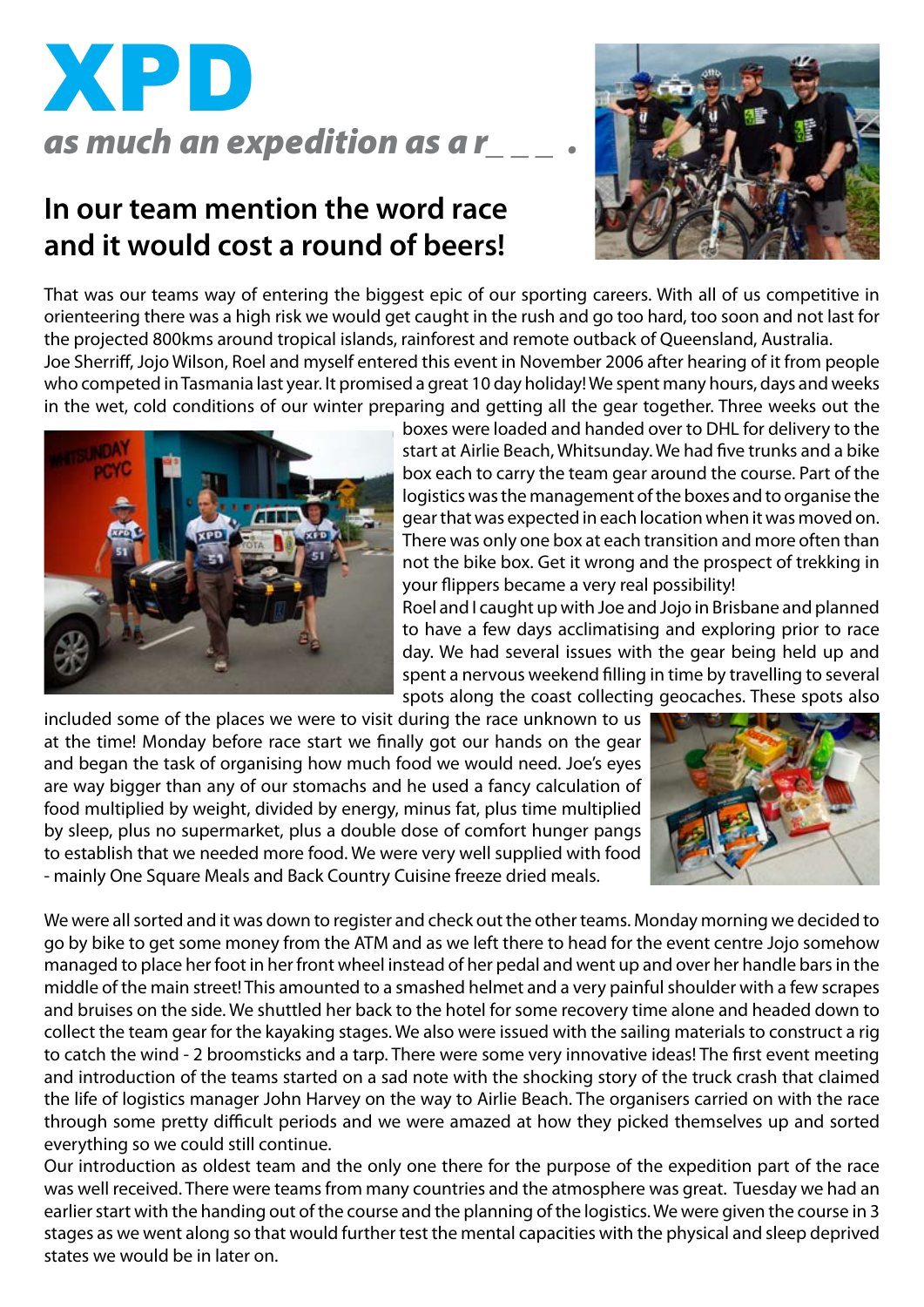Jojo had a day to rest up and get some sort of recovery before we started at 8.00am on Wednesday.



#### **Leg 1 - Kayak 30-50km**

The day was brilliant! Cloudless and windless - so much for the predicted 20knt winds . . . We were bused over to Shute Harbour and connected up with our kayaks. They were inflated reasonably quickly and we paddled out to the start off Tancred Island which involved a rogaine with 13 optional check points. Some were on beaches, while for others we had to walk up to some beautiful spots on the islands. The cut off was 6pm at Airlie Beach. Due to Jojo's shoulder injury we collected 8 of these check points and one involved a snorkel off Daydream Island. In the distance we

saw Humpback Whales shortly after the start.

## **Leg 2 - Trek 30km**

Back at Airlie Beach we deflated and packed away the kayaks and prepared for the first trek over the Great Whitsunday walk. This was a well manicured track which usually takes 3 days. We were warned about all the stingy-hurty animals and plants along the way and set off with the prospect of completing this entire leg in the dark. We had been going for quite some time when someone suggested a short sleep stop so we laid down on the side of the track and dozed for about 20mins - the first of these types of stop that would continue until we finished the course. During this time we were passed by other teams and sure as eggs we would see them not too far down the track doing the same. This bizarre form of leap frog continued until we arrived at transition in the wee hours of Thursday morning.

## **Leg 3 Bike 47km**

We were pretty much chased out of this transition by the volunteer crews. They knew about the need for us to get to the start of stage 4 (We had an idea of what we were in for but no





precise information yet!) and so we rallied to assemble the bikes and get on the road for the relatively easy ride through to Dingo Beach - we had visited this beach during our geocaching travels so we knew where to go. The results reveal that we amazingly had the fastest split here! Probably due to the fact that we rode it in daylight.... The next stage was given to us as we packed up the bikes and blew up the boats. Many teams had choosen to sleep here so we caught back up the the field at this transition and got away pretty well ahead of many crews.

# **Leg 4 Kayak - 43km**

We elected to miss all the checkpoints here and go straight to Bowen as the paddling was not doing Jojo any



good and the weather was building up to a rough and windy state. The sea state meant we went in every direction except the one we wanted, and that progress was painfully slow. The boats are very hard to steer and by the time we got into Bowen we were pretty happy to take the 2.5 hours of standdown time from the missed controls on the first kayak rogaine before commencing the next leg. During the transition we planned the routes ahead and took on some valuable advice about the horrible little thorny tire-puncturing plant that was to bring down some of the other teams during the next ride leg.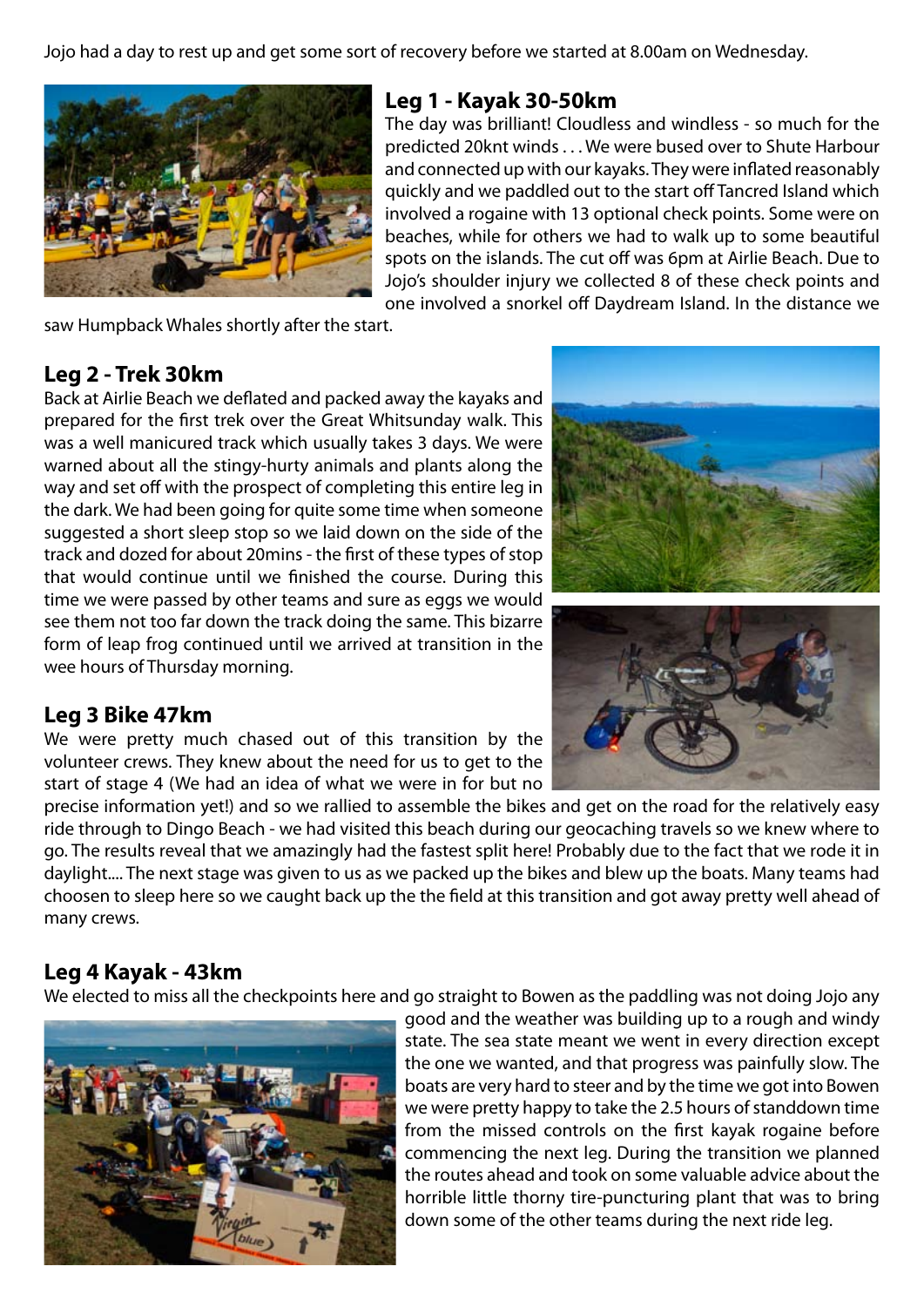## **Leg 5 Bike 105km**

We commenced this leg in the late afternoon and attempted to get in as many kms in the light. It was a bit of a shaky exit from Bowen as we looked around for the main road west. Once on it it was pretty good and clean to a cheeky little turn off on to the farm roads. At this point we once again rested up on the side of the track and watched as teams went passed us and came back - mind you I'm not sure if they all came back! We got on to some fairly confusing track networks at one point and spent about 30mins riding down a variety of side tracks before locating the correct one and heading into the rocks and bush. Further along at about 3am we encountered another confusing section. This one had many teams bamboozled so we decided to sleep untill





dawn when hopefully daylight might help. When we woke at 5.30 there were teams all around us doing the same thing. With so many heads working on the problem it was solved very quickly and we headed off confidently. About this time Jojo noticed her trekking shoes were missing from the outside of her pack. We quickly decided not to go back looking for them as we had no idea where they would have dropped off and I had a spare pair that we could access later if need be. Half way through the morning we were passed by Team 60 who had seen them and picked them up miles back on the track. That was a relief!

## **Leg 6 Orienteering 35km**

The days were still extremely hot and we checked out on to this leg in the early afternoon. We had to collect 11 of the 13 controls on offer and decided

to attack this in an anti-clockwise direction. Later we would be glad of this as the terrain got easier as we went. The first control was on a grassy steep knoll and the route to the second involved a traverse across the same grassy slopes with loose rock to the next hilltop. We all suffered along here with the first of the blisters appearing on our feet. At control 2 we met the CruVin Dogs all womens team. Anne had managed to embed a nasty splinter into her leg and at this point Joe decided it would probably be better out so he performed the operation with his leatherman pliers. This thing just kept coming out! We sent the girls on their way which saved them a trip back down to transition and looked forward to an easier trek from this point on. We stopped for a 2 hour rest at the next control by a stream which gave us a chance to wash and refill drink bladders. Dawn arrived and we were on the move through some stunning gorges and awesome hill tops. The temps went up very quickly during the day and we were running out of water so the last kms into the transition were pretty thirsty ones. We reached the relatively easy transition after 27 hours and and here we only had to get back on the bikes without assembling anything this time. By late afternoon we were back on the road.



## **Leg 7 Bike 145km**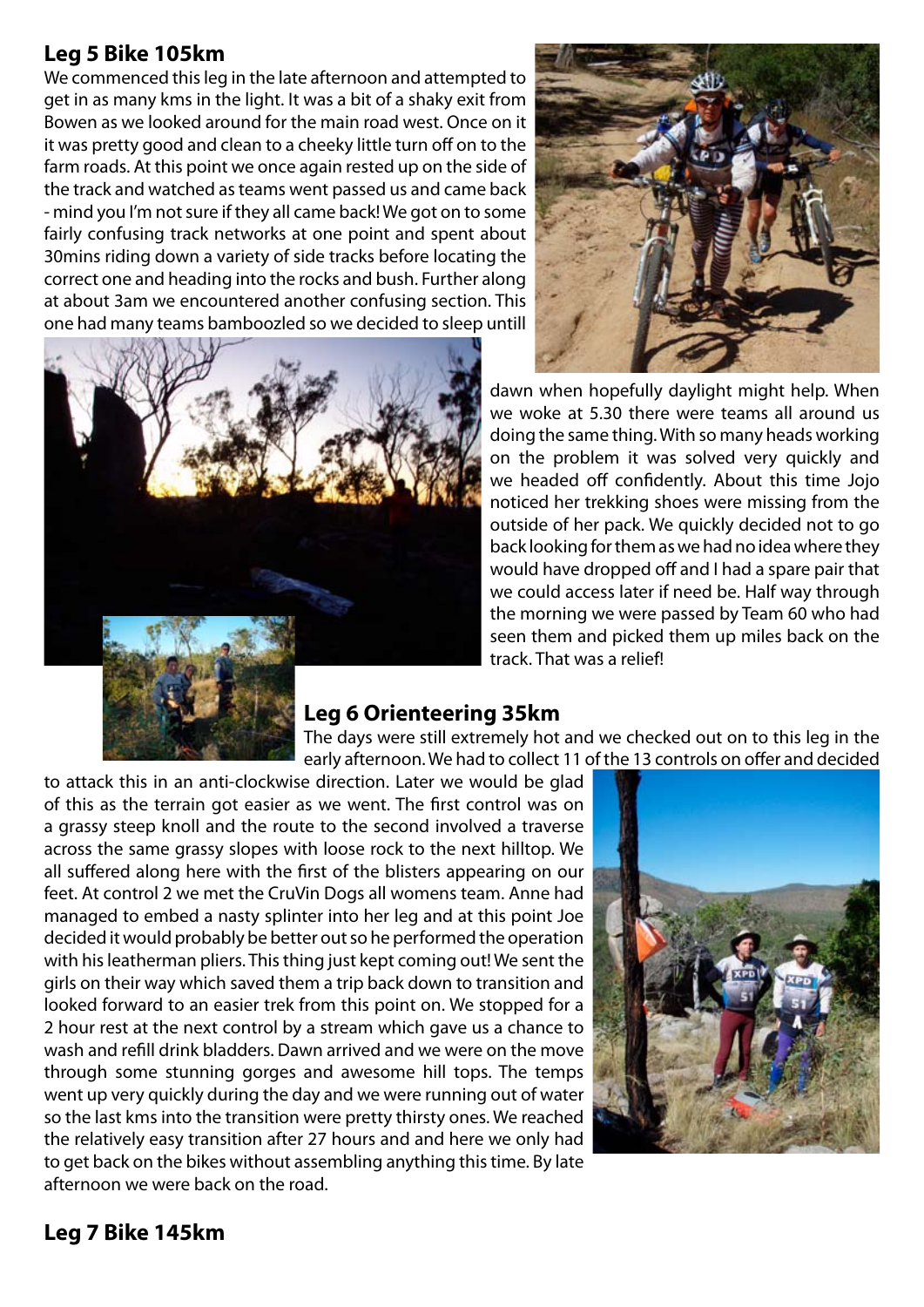

This was the biggie of the bike legs. A short ride of 12 kms down the road brought us into Collinsville and a welcome Pizza Cafe. I think every team probably stopped there! Hot food and coke had us buzzing along. We sat down for about an hour here comparing stories with other teams. The ride quickly turned off the tarseal after this on to a long flat farm road that was corrugated and sandy. It made for interesting night riding and tested the padding of the shorts to the absolute max. The ride was a long one and we needed to top up water supplies at some stage. Water was proving elusive as we had been warned not to go to the river because of crocs. The best available was a cattle trough - well the water looked clear enough if you didn't

disturb it too much! During this section we also had several short nano naps as the road was quite straight and there was a tendancy to drop off to sleep and that is not good on the bike! The long flat road was occasionally punctuated with some dips into stream beds. Most of these were reasonably solid under the wheels but just as we thought it was safe to speed through them we hit one with a particularly sandy bottom. We all did well to keep our bikes up right and straight! At the end of this we had a steep climb on to the plateau where the

dam on the edge of the Eungella National Park is situated. The steep climb was followed by a wicked drop to the lake and the control directly at the bottom of the hill. We had a nice picnic in a drainpipe before riding on. During this leg we had some great down hills especially the one on tarseal down to the park kiosk. A short break for some real food and drink and then back up and over a ridge to the transition area and half way camp. We had a hot meal as soon as we got in and collected the notes for the final stage 3. Joe and I sat down and planned out the routes for the last half of the course and packed up the bikes while the other two rested. With a six hour compulsory stop we had an opportunity to grab a bit of extended sleep as well before setting off during the early evening on the easy walk leg along Broken River.



## **Leg 8 Mackay Highlands Great Walk 21km**

This looked like a nice straight forward walk up to Crediton Hall following the Broken River. We were again trekking in the dark so we missed the views but it was nice going all the same. We had this gentle climb on a well maintained track. A short stop about half way along had us sleeping with our ears still open as there seemed to be some sort of animal lurking in the bush not far from us. It looked like an opposum but who knows . . . we weren't going to try to find out. We seemed to take ages to walk the last road section - almost to the point of wondering if we had taken a wrong turn somewhere. It was a nice spot to set up the tents and have a really comfortable sleep until dawn. The area where the hall is situated is well into the forest and the birds were great alarms for us in the morning as they welcomed the dawn - along with many teams who also left about the same time.

## **Leg 9 Bike 76km**

This leg we were told was a downhill section and we eagerly awaited it as a relief from some pretty good climbs we had made in the days before. The course undulated a bit to start with and we seemed to catch some of the teams ahead of us particularly at the top of a hill where about four teams came together. Photos were taken with all of us around the control before we started to roll out for the main descent. Typically the younger ones allowed us oldies to leave first, perhaps in the hope they would catch up - but we were off. The track was very easy to ride with very few technical bits if any - such a nice change to what we usually have to contend with in New Zealand. At some stage we encountered our second set of punctures. We had been very lucky in this respect with only having to stop twice so far to repair flats. Lifting the bikes over grassy areas had paid off with few problems with the thorn shrubs getting into the tires. We still had access to 11 spare tubes at this stage! Shortly after this stop Roel came to a halt just after we got onto the flat before the cane fields and was seen to be eyeballing a very large snake in the middle of the track. This 1.5m red bellied something slithered of when the rest of us arrived and before we could get cameras out. It was nice to catch sight of one of these as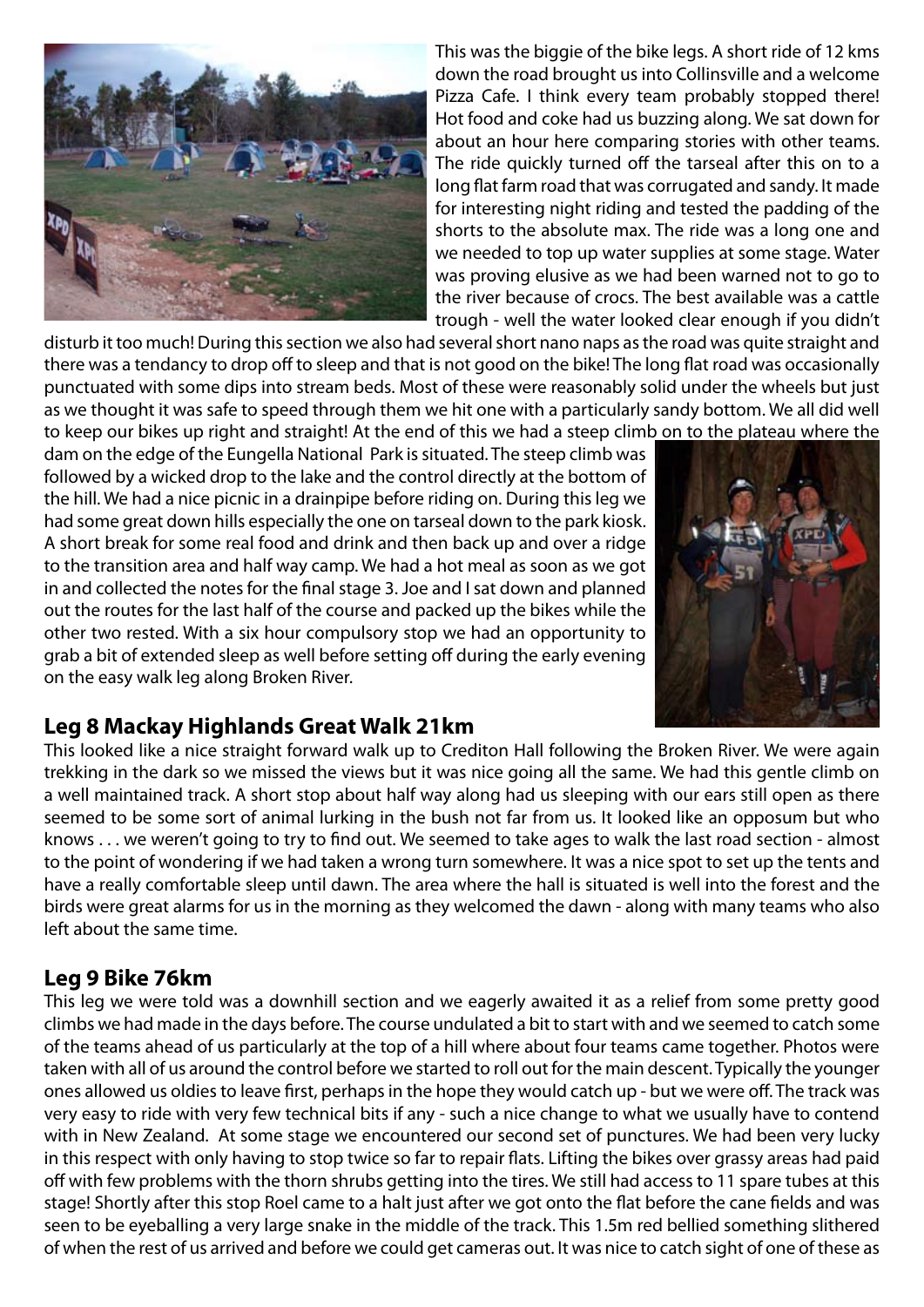we had been warned about seeing snakes and so far it had been disappointing not catching even a glimpse of

one during the trekking when we expected to. The flat section was nice to relax the arms from the vibrations of fast descending but we had a very strong headwind to battle with in the last section to Pioneer River.

#### **Leg 10 Kayak 28km**

This leg was a straight forward leg along the river with a couple of portages around weirs - one about 10m high and the other 7m about 1km from the end of the leg. We arrived at the transition area and left the bikes for the truck to take the short distance to the next transition. As these didn't need to be packed up we could get straight into

finding a couple of boats and getting on our way. As we were at the back of the field the boats left for us had rips, holes or leaky valves. A quick shuffle of valves allowed us to get two good boats to carry on with and we were on our



way late afternoon. It was a pleasant paddle downstream and as we headed into dusk we had a wonderful sight of 8 pelicans taking off from the water and circling us as the sun went down - Magic! As the sun went down so did the temps and we had out first weir portage just as the light faded. A quick look at the get in point on the other side meant a bit of a clamber over rocks with boats and gear but we managed ok. A couple of other teams caught up with us here but we got away ahead of them and bounced our way through the rock garden on the down side of the dam. Heaps of fun! Darkness brought with it cold and the sleep monsters started playing with us. Roel and I towed Joe and Jojo for a while and then Roel started seeing all sorts of images of strange things in the trees along the bank which indicated he was loosing to the sleepmonster too. We continued on but the boys were now getting very cold. We put in a big effort with me constantly saying "it's just round this bend" and lo-behold we found the glowsticks marking the get out point for the next weir - which also happened to be the edge of it as well. A scramble of gear had us out of the water at last and

a decision was made to warm up the hypo-thermic boys and bunk down there for the remainder of the night. It was a bit damp overnight but we all woke up warm and in good spirits. The portage was made lots easier in daylight too so we rolled into transition in time for breaky and the photographer snapping us as we dragged the kayaks up to the hall.

#### **Leg 11 Bike 91km**

We said a very sad farewell to our trusty kayaks here ..... not! We were now finished with the kayaks and glad to be able to deflate and pack



them away. They were



no match **for the Insomniac adventure-racing** k a y a k  $\overline{a}$  k back home! The bikes were already

assembled from the previous bike leg so we just needed to refuel and throw our legs over. No one was too keen to sit as our backsides were starting to feel a bit beaten up. The ride was largely a flat one through the cane fields. Half way through this leg we came to the Bruce Highway (State Highway 1) at Calen. This township had an amazing shop. It was run by a couple of old ladies who seem to collect heaps of stuff and have it for sale. Inside the door they had hula hoops in two sizes available and videos from when vhs first started! Best part was they had food and drink . . . particularly iced coffee and ice cream! We were pretty dead on our feet when we rolled in but we left feeling like we had a fresh set of legs. We crossed the Bruce Highway and continued along the quieter roads through the cane fields and came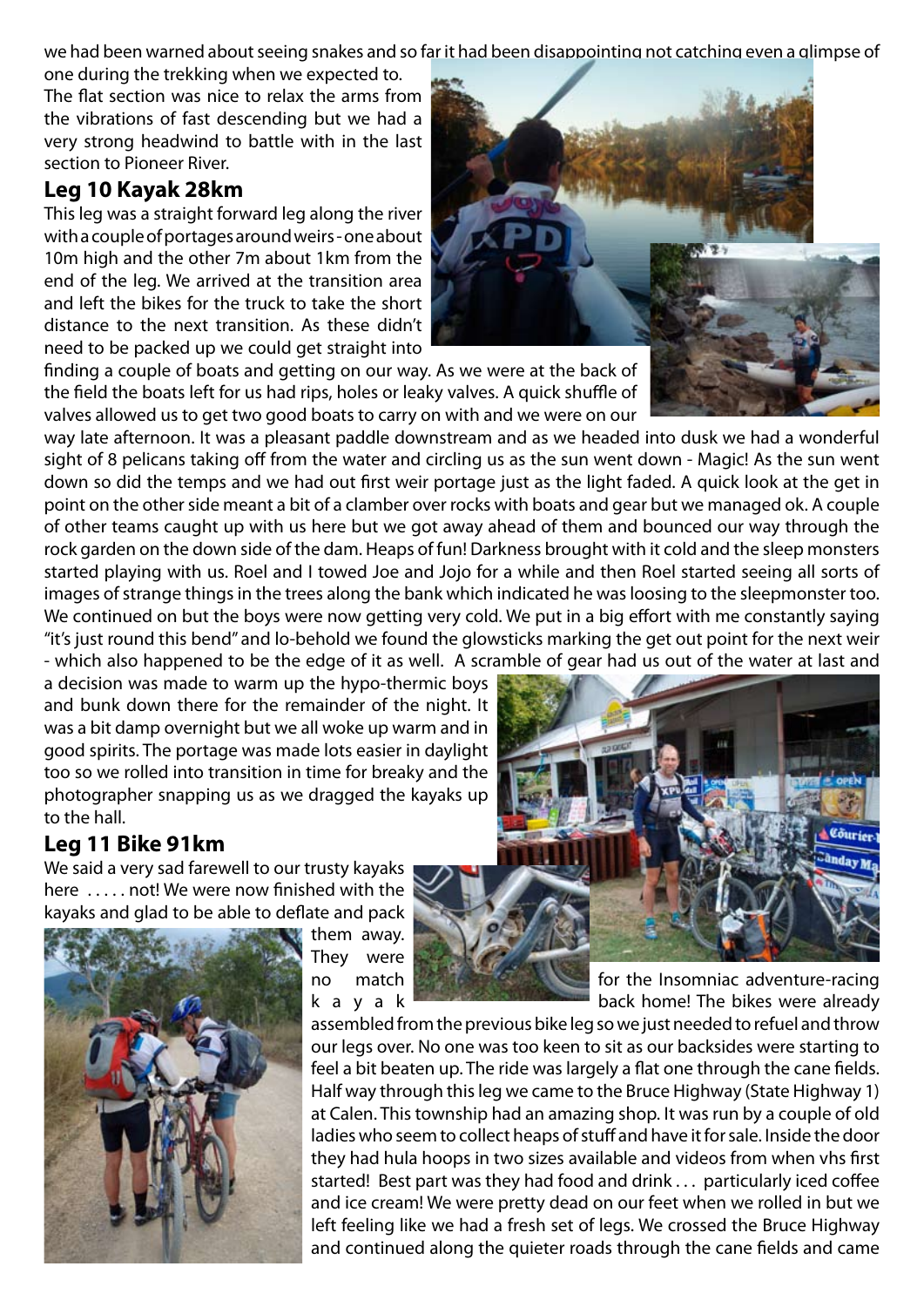

out by a nicely mown lawn adjascent to the main road again. It was too inviting

. . . we all crashed out on this patch. To the people driving past it must have looked like a row of corpses left to be picked up after a bizarre bike accident! A short ride on the Bruce Highway and up to transition for the massive trek.

# **Leg 12 Trek 90km**

We had heard rumours that this leg had been shortened and it was revealled that we were to follow the road through an out of bounds area instead of visiting CP36 at the back of Mt Hector. This was good to hear. We had a good feed and discussed the problems of this leg with Jojo having a problem with an infection brewing in her big toe. The decision to stop or continue was with her and Joe and in the end it was decided to carry on with 3 of us sharing around as much of her gear as possible. Knowing we would be out in remote back country with no communication made this decision a hard one. We set out at midnight so we would be on the road section in the dark but heading off track just as daylight came in. We camped up for an hour at CP34 until dawn and got an early start to enable us to collect the tricky CPs 34.1, 34.2 during daylight. The plan worked well and we had some testing navigation and terrain



to cover during the day. As darkness settled in we were approaching the manned CP35. Once we got there we were on the farm track that would take us through to the last transition. This was a tedious walk in that we were following a clear route over a hill with a steep drop down to sea level almost. This descent proved a bit of a painful part for me with tendonitis developing in my left shin. At one point Roel carried my pack as well as his to give me a break from the weight. We were having to stop frequently along here as Jojo also succumed to more blisters on her feet. Just before we got to the Mt



Hector Homestead I spied a couple of horses in the paddock . . . . and wondered how well broken in they were. It was very inviting to go and catch one to relieve us of the gear! Next minute the landowner appeared so just as well we didn't go chasing them. He had been reluctant to let the event pass through the area as he was concerned about the stock, but he was great for stocking up our water and had been handing out oranges to most of the teams ahead of us . . . unfortunately he was 4 short!

We came in to the last transition sometime mid morning and then had the prospect of the last bike in the heat of the day.

## **Leg 13 bike 60km**

This leg was a bit of a tease! It looked so simple on the map but it threw a curve ball at us within an hour of starting. We turned off the tarseal onto a farm track amongst a fresh sugar cane plantation. The ground was roughly farrowed and we were not so much looking at where we were going as where we were riding and missed a crucial turn. Heading into the eucalypt forest along what looked like a well used bike track we